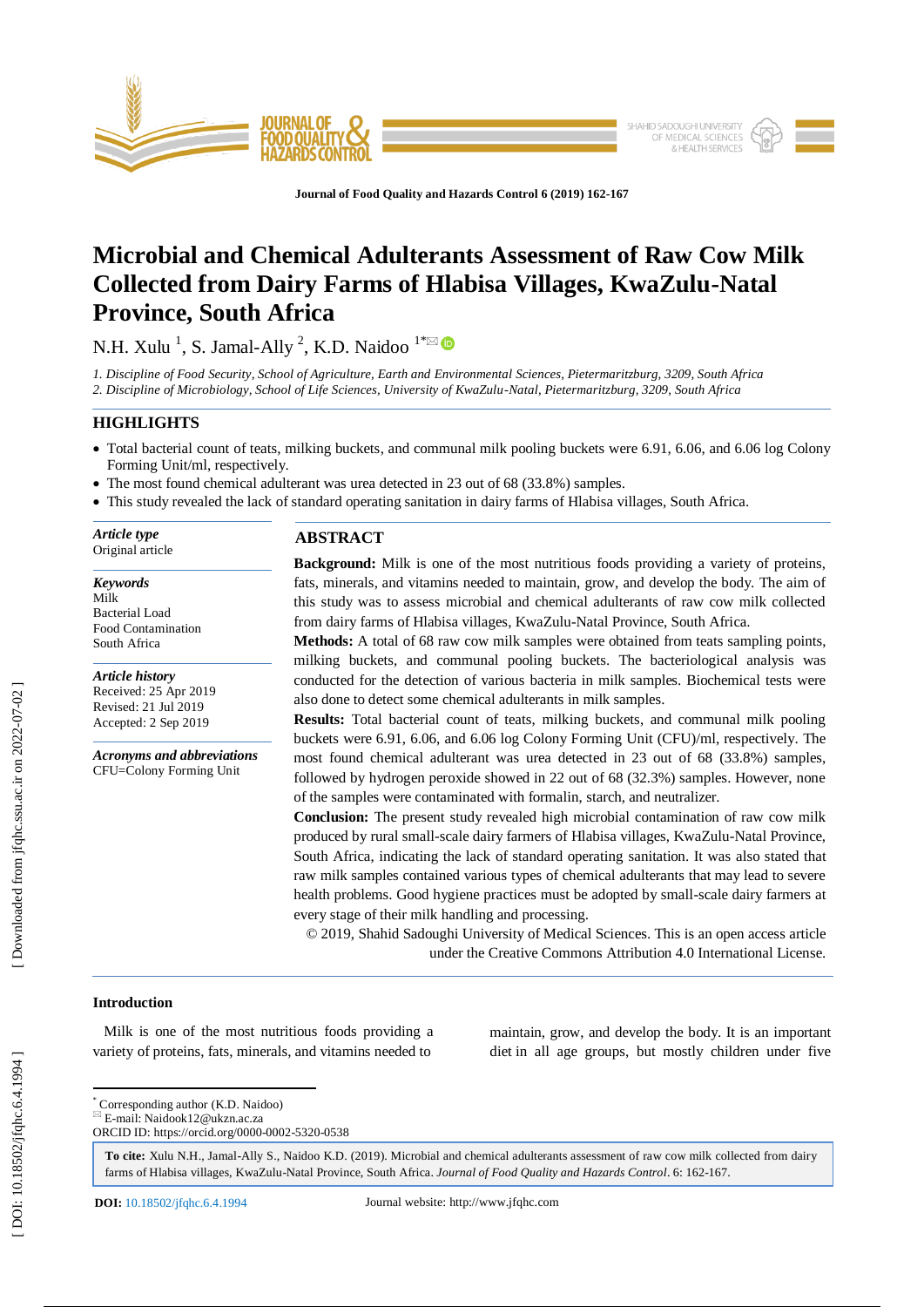years old (Mahmoudi et al., 2014). Consumption of milk is too vital for improving the nutritional status of people suffering from hidden hunger in many developing countries in Africa (Knight -Jones et al., 2016; Msalya, 2017).

 The lack of standardized hygienic operating procedures results in early microbial spoilage of milk for rural small scale dairy farmers at various stages of procurement, processing, and distribution (Hamid et al., 2013). Contamination with microorganisms could also result from various unhygienic environmental factors such as the udder, barn, milk collection materials, ingredients added to dairy products, etc. (Garedew et al., 2012; Mesfine et al., 2015). Milk from cows; affected with mastitis, poor sanitation of utensils, and unsanitized transport practices; maybe contaminated with pathogenic bacteria (Mesfine et al., 2015). Also, contaminated milk can result in spreading of some zoonotic diseases during milk processing (Abbas et al., 2013). In addition, milk adulteration has also been identified as one of the major challenges in diary industries affecting nutritional quality of the product (Azad and Ahmed , 2016; Karimuribo et al., 2015; Swai and Schoonman, 2011).

 The aim of this investigation was to assess microbial and chemical adulterants of raw cow milk collected from dairy farms of Hlabisa villages, KwaZulu -Natal Province, South Africa.

#### **Materials and methods**

#### *Sampling*

 A total of 68 raw cow milk samples were collected from 23 rural small -scale dairy farms located in Hlabisa villages, KwaZulu -Natal Province, South Africa during March 2018. Before sampling, information was collected through the questionnaire on environmental hygiene, personal hygiene, milk collection, storage utensils, storage condition, and water used in sanitation and milking procedures. The milk assessment for the smell, color, any deposits, and cleanliness of containers was done using standard methods.

 Sampling for microbiological assessment involved teats (n=25), milking buckets (n=25), and the communal pooling buckets (n=18). The milking and communal pooling buckets were swabbed at the bottom round corners using sterile dry swabs before the milking process. An area of 100 cm <sup>2</sup> was swabbed by rubbing firmly across the area several times in all directions. The swabs were immersed in 5 ml of tryptone soy broth (Merck, South Africa) in sterile 50 ml centrifuge tube and stored in cold storage before analysis (De Muynck et al., 2010). The swab and milk samples were transported to the University of KwaZulu -Natal Laboratory (South Africa) for the next microbiological analysis.

#### *Serial dilution and isolation*

 The milk samples were immediately analyzed using the total plate count, biochemical identification tests, and milk adulteration tests. Each milk sample was diluted before plating and the dilutions were made in sterilized distilled saline water solution. One ml of milk from each sample was poured into 9 ml of sterilized distilled saline water in a test tube to get a dilution of  $1:10$ . One ul of the inoculum was plated on the tryptone soy agar medium and spread using a hockey stick. The plates were then left for half an hour on the bench then incubated at 37  $\mathrm{^oC}$  and examined after 24 h for bacterial growth (Eggermont et al., 2017). The colony count was carried out and the total viable bacterial count was calculated by multiplying the number of colonies with the reciprocal of the dilution used. The analyses were done in triplicate.

 For isolation of bacteria from incubated milk plates and swabs, samples were streaked based on morphology on tryptone soy agar, which was incubated aerobically at 37  $\rm{^{\circ}C}$  for 24 h. Plates that showed no growth were further incubated for 48 h before discarded as negative. The bacterial isolates were purified by repeated subculture.

#### *Bacterial identification*

 Unique colonies were subcultured to obtain pure colonies of isolates. The pure isolates were maintained on agar plates and their probable identities were established using biochemical identification test kits (HiMedia Ltd, India) and carried out according to the manufacturer instructions (Hemraj et al., 2013). The KB003 and KB019 kit provided a comprehensive test system for the identification of *Enterobacteriaceae* and Gram -negative non -fermenters species.

#### *Chemical adulterants analysis*

 According to Kandpal et al. (2012), all the milk samples were screened for the presence of commonly chemical adulterants using K088A milk adulteration kits (HiMedia Ltd, India) based on the manufacturer instructions. The kit contained biochemical tests for detection of alizarine, urea, detergents, salt, starch, sucrose, formalin, skim milk powder, glucose, and hydrogen peroxide.

#### **Results**

Total bacterial count of samples from teats, milking buckets, and communal milk pooling buckets examined in this investigation were 6.91, 6.06, and 6.06 log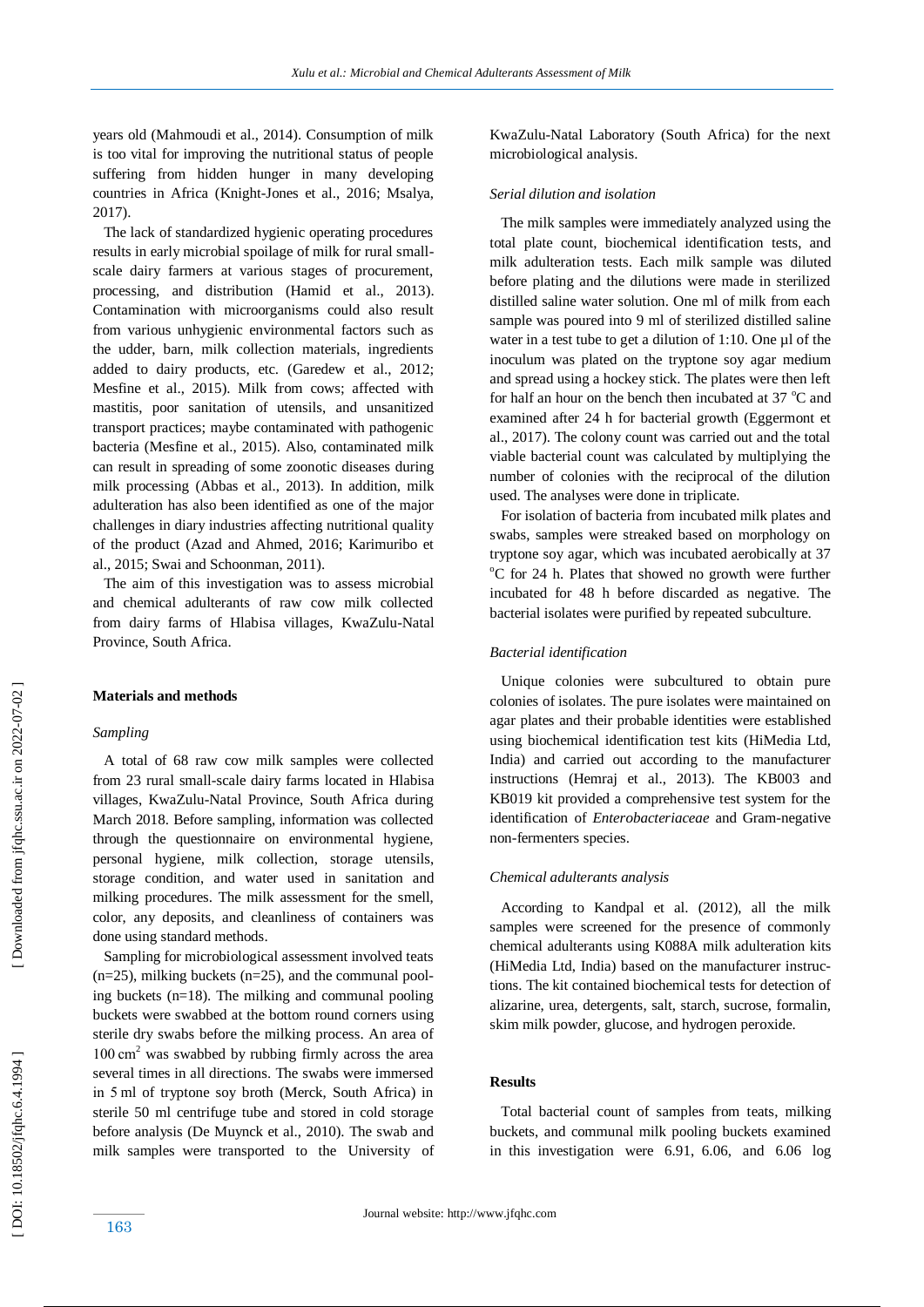Colony Forming Unit (CFU)/ml, respectively. Bacteria presented in the samples from teats, milking bucket, and communal milk pooling bucket are indicated in Table 1. Different pathogenic bacterial species were reported contaminating the raw cow milk, including *Enterobacter aerogenes, E . gergoviae, Klebsiella oxytoca, Pseudomonas aeruginosa, Stenotrophomonas maltophilia, Burkholderia mallei, Shigella dysentery, Sh . sonnei, Morganella morganii, Alkaligenes denitrificans,* and *Xanthomonas* spp. As the most abundant bacteria, *E. gergoviae* and *K. oxytoca* were detected in 100% of teats samples.

 Chemical adulterants found in milk samples are presented in Table 2. The most found chemical adulterant was urea detected in 23 out of 68 (33.8%) samples, followed by hydrogen peroxide showed in 22 out of 68 (32.3%) samples. However, none of the samples were contaminated with formalin, starch, as well as neutralizer.

#### **Discussion**

 We reported the presence of coliform bacteria such as *E. aerogenes and E. gergoviae* in milk samples which are indicators of poor hygiene conditions. Our results were comparable with the studies carried out on microbial contamination of milk samples in Tanzania (Gwandu et al., 2018) and Eastern Ethiopia (Mesfine et al., 2015). Enterobacteriaceae family are prevalent residents of the intestinal tract of multiple domestic animals such as cow and might be a possible indication of contamination from the udder, milking utensils, water, or milk handler (Akabanda et al., 2010; Wanjala et al., 2017) *. K. oxytoca*, the main pathogenic *Klebsiella* spp. causes pneumonia while *M. morganii* is mainly an opportunistic pathogen associated with soft tissue infection, respiratory tract infection, and urinary tract infections (Liu et al., 2016; Singh et al., 2016). Also, the species of *Shigella* identified from the raw milk of Hlabisa (South Africa) were *Sh. sonnei* and *Sh. dysenteriae* (Table 1).

Table 1: Microbial contamination rate (%) of teats, milking buckets, and communal pooling buckets from dairy farms of Hlabisa Villages, KwaZulu -Natal Province, South Africa

| <b>Microorganism</b>         | Contamination rate $(\% )$ |                 |                          |
|------------------------------|----------------------------|-----------------|--------------------------|
|                              | Teats                      | Milking buckets | Communal pooling buckets |
| Enterobacter aerogenes       | 0                          | 52              | 39                       |
| Enterobacter gergoviae       | 100                        | 38              | 14                       |
| Klebsiella oxytoca           | 100                        | 72              |                          |
| Morganella morganii          |                            | 36              |                          |
| Shigella dysenteriae         |                            |                 |                          |
| Shigella sonnei              |                            |                 |                          |
| Alkaligenes denitrificans    |                            | 52              |                          |
| Pseudomonas aeruginosa       |                            |                 |                          |
| Burkholderia mallei          | 36                         | 68              | 22                       |
| Stenotrophomonas maltophilia | 16                         | 96              | 33                       |
| Xanthomonas spp.             | 10                         | 16              |                          |

Table 2: Chemical adulterants found in milk samples (n=68) from dairy farms of Hlabisa Villages, KwaZulu-Natal Province, South Africa

| <b>Chemical adulterants</b> | No. of contaminated samples | Percentage   |
|-----------------------------|-----------------------------|--------------|
| Alizarine                   | 20                          | 29.4         |
| Formalin                    |                             |              |
| Urea                        | 23                          | 33.8         |
| Starch                      |                             | $\mathbf{0}$ |
| Neutralizer                 |                             | $\mathbf{0}$ |
| Detergent                   | 20                          | 29.4         |
| Sodium chloride             | 8                           | 11.9         |
| Skim milk powder            | 10                          | 14.7         |
| Sucrose                     |                             | 5.8          |
| Glucose                     |                             | 5.8          |
| Hydrogen peroxide           | 22                          | 32.3         |

[Downloaded from jfqhc.ssu.ac.ir on 2022-07-02]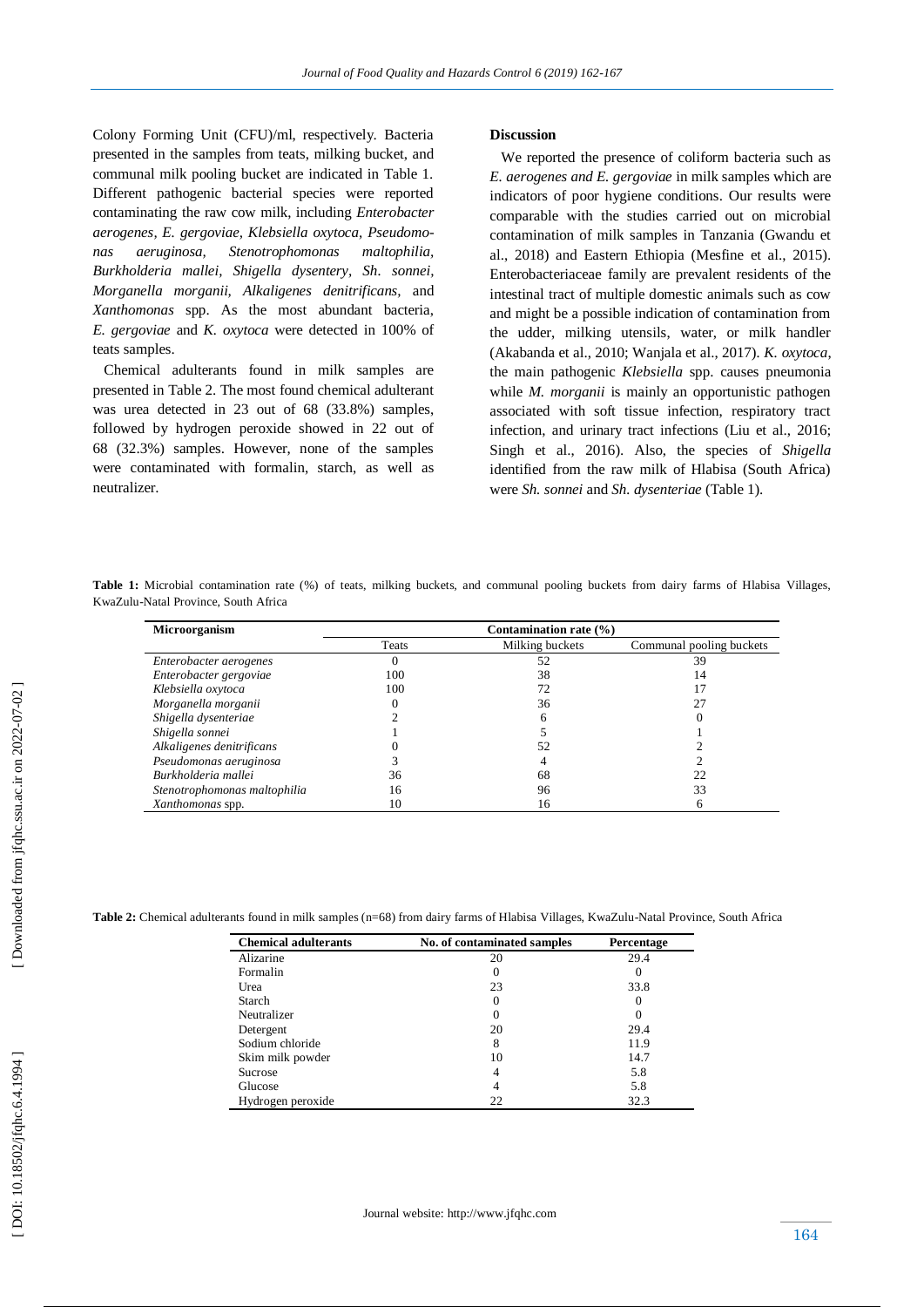This study indicated the presence of *P. aeruginosa, Stenorophomonas maltophilia* , and *B. mallei* in mil k samples*.* These findings are consistent with the research carried out by Garedew et al. (2012) who stated that 18.52% of milk samples from Ethiopia were contaminated with *P. aeruginosa.* Pseudomonadaceae family are distributed ubiquitously in diverse environmental sources such as tap water or contaminated solution. Thus, *P. aeruginosa* found in this survey may be entered into bucket by contaminated water or imperfect udder sanitizing before milking. Similar presence of *Pseudomonas*  spp. has been previously showed in bulk milk from 131 dairy herds in Eastern South Dakota and Western Minnesota, USA (Jayarao and Wang, 1999).

 Among the microorganism detected in the present survey, *S. maltophilia* was identified as more predominant isolate in clinical mastitis milk samples (Zhang et al., 2015). Clinical mastitis is the main cause of permanent teat blockage, which was observed most frequently in the dairy cattle of Kwa -Hlabisa rural small -scale dairy farmers and led to less milk being produced. Therefore, farmers must be equipped with adequate skills on dairy cow management, through visiting successful farmers or working with livestock extension personnel. Previous studies indicated that *S. maltophilia* isolates were involved in a herd outbreak of mild mastitis in cattle in Japan (Ohnishi et al., 2012). *S. maltophilia* has also been found to be an environmental global emerging Gram -negative bacterial pathogen that can cause various infections in humans (Brooke, 2012; Looney et al., 2009). Furthermore, earlier studies conducted in China have shown that highly concentrated feed causes a significantly high percentage of environmental pathogen like *Stenotrophomonas* in cow dung (Zhang et al., 2015). Cow dung contamination may be the main source of *Stenotrophomonas* infection among dairy cows of Kwa -Hlabisa , and bacteria may be transferred between the lying surface and the teats. As a result, cow dung management needs to be practiced among the small -scale dairy farmers to ensure and limit the presence of bacterial cross -contamination.

 The detection of coliform and pathogenic bacteria from our milk samples indicated that there might be poor hygiene either from the udder of cattle or utensils used for getting milk. It further indicated that there were poor milking management, ineffective milking practices, and deficient cattle care. Hence, lack of domestic infrastructures such as running water, electricity, and refrigerators might have contributed considerably to the predicament of the rural small -scale dairy farmers. Simple and appropriate solutions and or technologies for small-scale dairy farmers are one way to address poor hygiene; however, these solutions are often over -looked. Lues et al. (2012) reported that appropriate managerial practices could

improve and control clinical and sub -clinical udder infections, a practice which can affect most of the cattle positively in the current study if rural small -scale dairy farmers are aware of it. The contamination from external sources is considerably reduced when the cows and floor are cleaned, the manure are removed daily, utensils are sterilized, and the udders and teats of the cow are washed (Hagevoort et al., 2013). Most of the rural small -scale dairy farmer in this study used plastic buckets as milking utensils, which are difficult to clean and can be a potential source of bacterial contamination and invariably adulteration of milk. Similarly, two previous studies reported microbial contamination from the wide use of plastic buckets as milking utensils in rural dairy units and rural dairy producers in Ethiopia (Bereda et al., 2012) and South Africa (Lues et al., 2012). The presence of coliform isolates can also be ascribed to the neglect of post -milking teat dipping and absence of herd health management.

 According to the findings of the current research, the total bacterial count of cow milk from teats, milking bucket, and communal pooling bucket ranged from 6.06 log to 6.91 log CFU/ml. The levels of bacterial contamination of raw milk from the rural small -scale dairy farmers in this study were higher than the recommended limit approved by milk and dairy product organization (Department of Health of Republic of South Africa, 2002) which is  $2\times10^5$  CFU/ml. Similar with our findings, Ngasala et al. (2015) reported that the total bacterial count of raw milk from Arusha City and Meru District of Tanzania was 6.73 log CFU/ml.

 Adulteration of food products especially milk is a serious problem in rural areas and may lead to severe health problems to milk consumers (Handford et al., 2016). In this study, formalin, starch, and neutralizer detection tests were negative. It can be assumed that the water used for hygiene practices met suitable standards for use. In contrary with our results, 20% of milk samples in Pakistan (Barham et al., 2014) and 32% of milk samples in India (Singuluri and Sukumaran, 2014) were contaminated with formalin which can cause potentially toxic effects on the consumers.

 The extent of glucose adulteration in this study was somewhat similar to the findings of Barham et al. (2014) who reported 10% of glucose in market milk at Mirpurkhas, Pakistan. Surprisingly, Nirwal et al. (2013) reported a very high level of adulteration of milk with glucose (80%) in India. Additionally, the present study results revealed that 15% of milk samples were adulterated with skim milk powder, which was almost the same to the results of Barham et al. (2014), whereas higher percentage (80%) of skim milk adulteration was reported by Singuluri and Sukumaran (2014) in milk samples from India. These results correspond with the findings of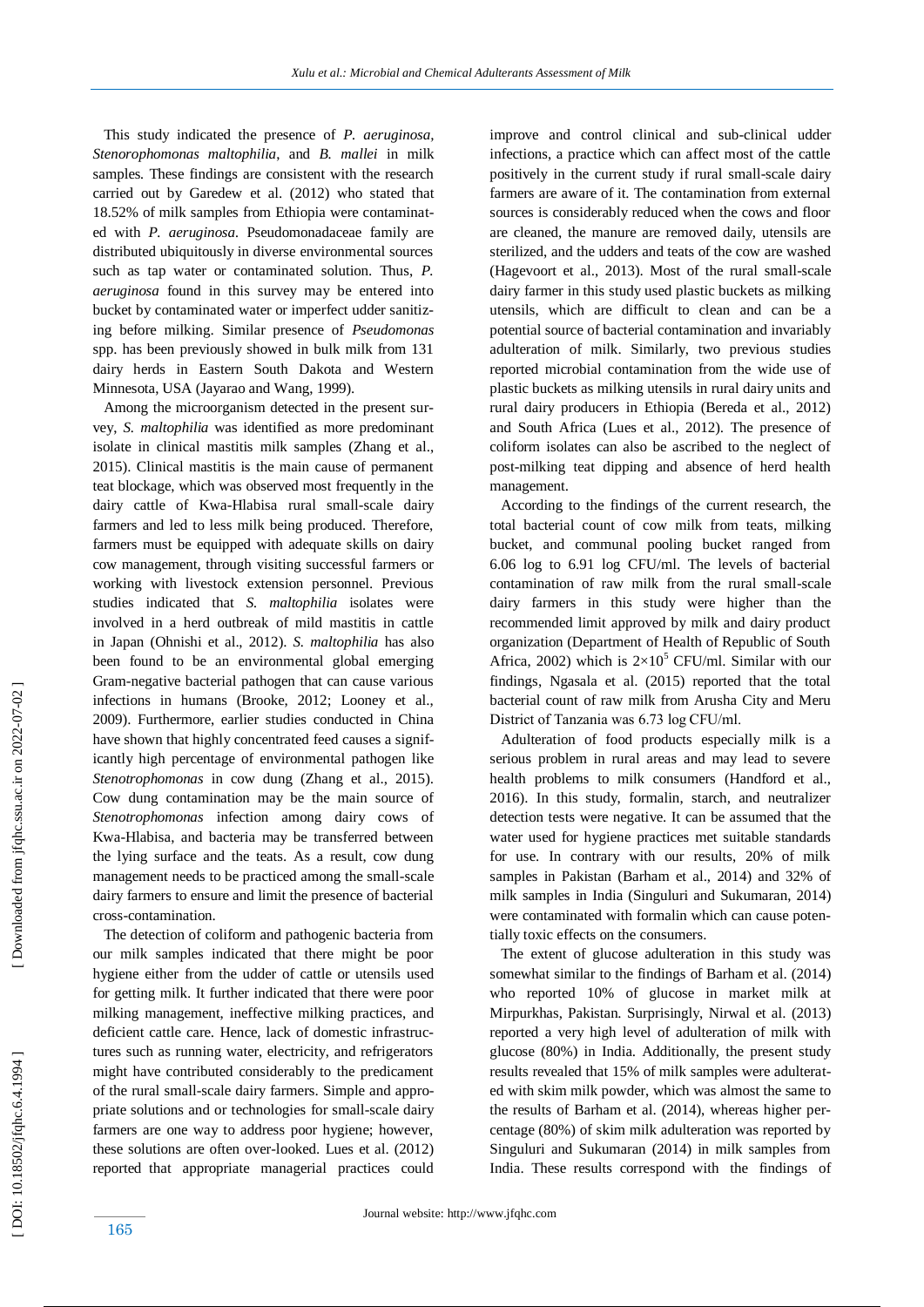Lateef et al. (2009) in Pakistan who concluded that small -scale rural dairy farmers use skim milk powder to adulterate milk by adding inexpensive substances such as glucose or skim milk powder to maximize their profit, in order to improve total milk solids. Likewise, sugar was detected as an adulterant by 6% of the milk samples collected from Kwa -Hlabisa, South Africa. The main reason for the presence of cane sugar in raw milk is unknown. However, sugar is a cheap source of sweetener, and probably, it could be assumed that cane sugar is added to the diluted raw milk to improve its taste. Also, it can also be assumed that the presence of sucrose in milk was due to sugar cane fed as fodder to the cattle.

#### **Conclusion**

 The present study revealed high microbial contamination of raw cow milk produced by rural small-scale dairy farmers of Hlabisa villages, KwaZulu -Natal Province, South Africa, indicating the lack of standard operating sanitation. It was also stated that raw milk samples contained various types of chemical adulterants that may lead to severe health problems. Appropriate hygiene practices must be adopted by small -scale dairy farmers at every stage of milk handling and processing.

#### **Author contributions**

 N.H.X and K.D.N. designed the study; N.H.X. conducted the experimental work; N.H.X. and S.J -A. analyzed the data; N.H.X., K.D.N., and S.J -A. wrote the manuscript. All authors revised and approved the final manuscript

#### **Conflicts of interest**

There is no conflict of interest in the study.

#### **Acknowledgements**

 The authors are grateful to the Agricultural Research Council and African Centre for Food Security, University of KwaZulu -Natal, School of Agricultural, Earth and Environmental Sciences for their financial support. This study was carried out with permission of the Humanities and Social Science Research Ethics Committee at the University of KwaZulu -Natal (Protocol Reference No HSS/1072/016M). Verbal consent was obtained from each of the rural small -scale dairy farmers after explaining the purpose and importance of the study prior to the start of data collection. Verbal consent was used because most of the rural small -scale dairy farmers do not know how to read and write.

#### **Reference s**

- Abbas M.N., Khattak B., Sajid A., Islam T.U., Jamal Q., Munir S. (2013). Biochemical and bacteriological analysis of cows' milk samples collected from district Peshawar. *International Journal of Pharmaceutical Sciences Review and Research.* 21: 221 -226.
- Akabanda F., Owusu -Kwarteng J., Glover R.L.K., Tano -Debrah K. (2010). Microbiological characteristics of Ghanaian traditional fermented milk product, Nunu. *Nature and Science*. 8: 178 - 187.
- Azad T., Ahmed S. (2016). Common milk adulteration and their detection techniques. *International Journal of Food*  Contamination. 3: 22. [DOI: 10.1186/s40550-016-0045-3]
- Barham G.S., Khaskheli M., Soomro A.H., Nizamani Z.A. (2014). Extent of extraneous water and detection of various adulterants in market milk at Mirpurkhas, Pakistan. *Journal of Agriculture and Veterinary Science.* 7: 83 -89. [DOI: 10.9790/2380 -07318389]
- Bereda A., Yilma Z., Nurfeta A. (2012). Hygienic and microbial quality of raw whole cow's milk produced in Ezha district of the Gurage zone, Southern Ethiopia. *Wudpecker Journal of Agricultural Research.* 1: 459 -465.
- Brooke J.S. (2012). *Stenotrophomonas maltophilia*: an emerging global opportunistic pathogen. *Clinical Microbiology Reviews*. 25: 2 -41. [DOI: 10.1128/CMR.00019 -11]
- De Muynck W., De Belie N., Verstraete W. (2010). Antimicrobial mortar surfaces for the improvement of hygienic conditions. *Journal of Applied Microbiology*. 108: 62 -72. [DOI: 10.1111/j.1365-2672.2009.04395.x]
- Department of Health of Republic of South Africa. (2002). Guideline for environmental health officers on the interpretation of microbiological analysis data of food. Republic of South Africa. pp: 1-26.
- Eggermont M., Bossier P., Pande G.S.J., Delahaut V., Rayhan A.M., Gupta N., Islam S.S., Yumo E., Nevejan N., Sorgeloos P., Gomez -Gil B., Defoirdt T. (2017). Isolation of vibrionaceae from wild blue mussel (*Mytilus edulis*) adults and their impact on blue mussel larviculture. *FEMS Microbiology Ecology*. 93. [DOI: 10.1093/femsec/fix039]
- Garedew L., Berhanu A., Mengesha D., Tsegay G. (2012). Identification of Gram-negative bacteria from critical control points of raw and pasteurized cow milk consumed at Gondar town and its suburbs, Ethiopia. BMC Public Health. 12: 950. [DOI: 10.1186/1471 -2458 -12 -950]
- Gwandu S., Nonga H.E., Mdegela R.H., Katakweba A.S., Suleiman T.S., Ryoba R. (2018). Assessment of raw cow milk quality in smallholder dairy farms in Pemba Island Zanzibar, Tanzania. *Veterinary Medicine International.* 2018: 1031726 . [DOI: 10.1155/2018/1031726]
- Hagevoort G.R., Douphrate D.I., Reynolds S.J. (2013). A review of health and safety leadership and managerial practices on modern dairy farms. *Journal of Agromedicine*. 18: 265 -273. [DOI: 10.1080/1059924X.2013.796905]
- Hamid I., Sikandar K., Muhammad A., Abdul Q., Asim K., Saifullah M., Naq J., Shahzad M. (2013). Microbial analysis and quality control of milk collected from various districts of Khyber Pakhtunkhwa. *International Journal of*  Pharmaceutical Research and Bioscience. 2: 243-252.
- Handford C.E., Campbell K., Elliott C.T. (2016). Impacts of milk fraud on food safety and nutrition with special emphasis on developing countries. *Comprehensive Reviews in Food*  Science and Food Safety. 15: 130-142. [DOI: 10.1111/1541-4337.12181]
- Hemraj V., Diksha S., Avneet G. (2013). A review on commonly used biochemical test for bacteria. *Innovare Journal of Life Sciences.* 1: 1 -7.
- Jayarao B.M., Wang L. (1999). A study on the prevalence of Gramnegative bacteria in bulk tank milk. *Journal of Dairy Science*. 82: 2620 -2624. [DOI: 10.3168/jds.S0022 -0302(99)75518 -9]
- Kandpal S.D., Srivastava A.K., Negi K.S. (2012). Estimation of quality of raw milk (open and branded) by milk adulteration testing kit. Indian Journal of Community Health. 24: 188-192.